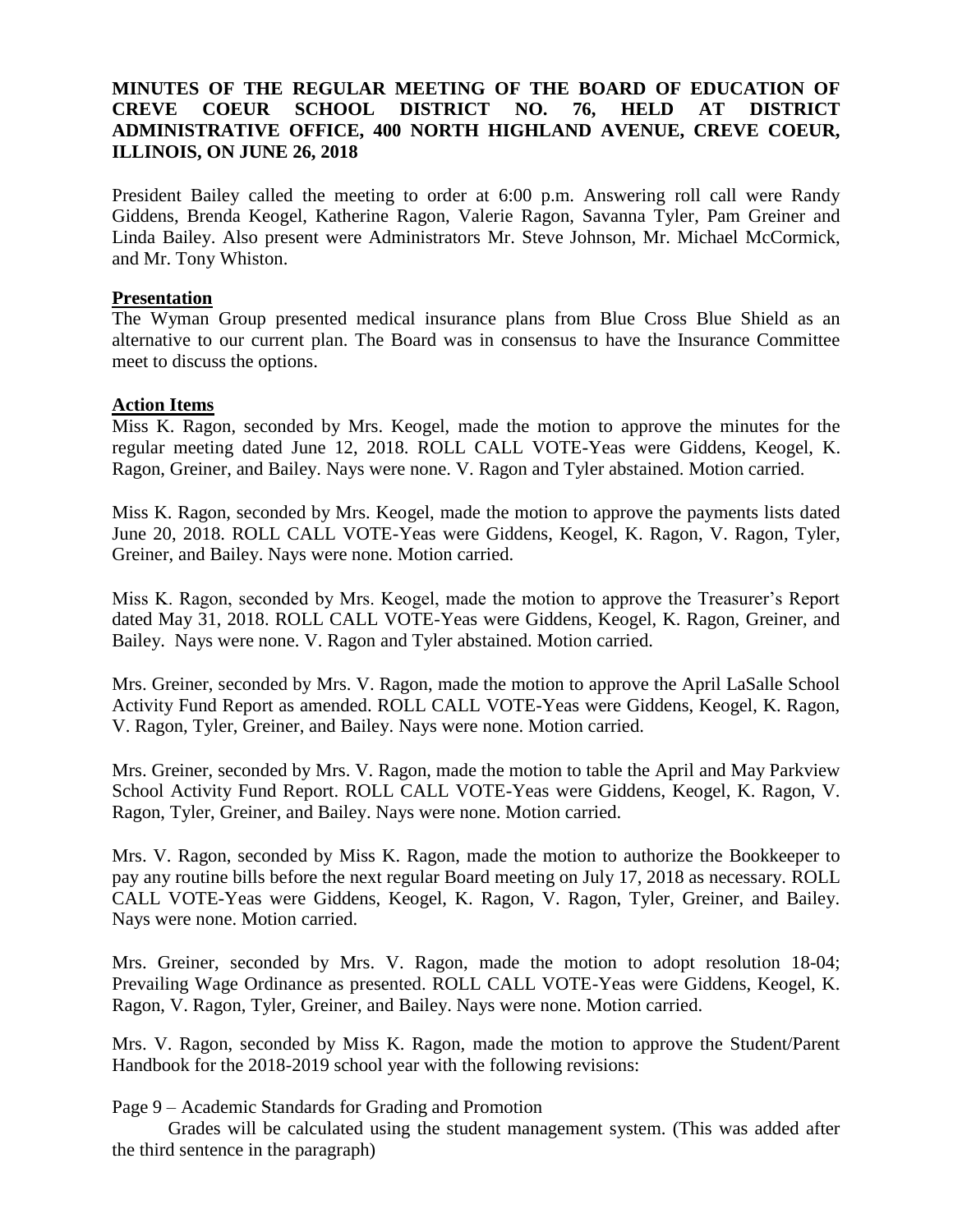### Page 10 – Promotion Standards

3. ("D" or better) was changed to ("D- "or better)

4. ("D" or better) was changed to ("D- "or better)

5. ("D" or better) was changed to ("D- "or better)

#### Page 10 – Retention

All references to the grade of D was changed to D- in this section

### Page 10 – Remediation

Summer school was added to the list of assistance plans.

## Page 15 – Cell Phone Administrative Procedure

Cell phones must be on silent or turned off and kept in the student's locker or bookbag or turned into the office at the beginning of the day. Students are not to have cell phone in the classrooms.

### Page 16 – Cafeteria Rules

9. Parents or persons on the emergency contact list are welcome to eat lunch at school with their child with prior notice.

### Page 16 – Assignment Books

The "school rules" was omitted from the 2<sup>nd</sup> sentence.

### Supply List

The Board requested that the gender references be removed from the supply list. They suggested using the students last names A-L M-Z instead.

The Board would like to review the supply list with teachers and principals in March 2019 for the 2019-2020 school year.

#### School Calendar

The Board would like to add Thursday May 23 as the last day of school for the kindergarten classes (If no snow days taken)

ROLL CALL VOTE-Yeas were Giddens, Keogel, K. Ragon, V. Ragon, Tyler, Greiner, and Bailey. Nays were none. Motion carried.

Mrs. V. Ragon, seconded by Miss K. Ragon, made the motion to approve the Emergency Preparedness Plan for the 2018-2019 school year. ROLL CALL VOTE-Yeas were Giddens, Keogel, K. Ragon, V. Ragon, Tyler, Greiner, and Bailey. Nays were none. Motion carried.

No action was taken regarding the parking lot repairs at the Litchfield Building. The Board asked Mr. Whiston to define the specs and get more quotes for the July 17, 2018 meeting.

Mrs. Greiner, seconded by Miss K. Ragon, made the motion to approve the academic program change and reduction of RTI services. ROLL CALL VOTE-Yeas were Giddens, Keogel, K. Ragon, V. Ragon, Tyler, Greiner, and Bailey. Nays were none. Motion carried.

## **Information Items**

Mrs. Bailey updated the Board of upcoming events. The July 17, 2018 meeting will start at Homewood Heights for a walk-through at 5:30 p.m.

Mrs. V. Ragon expressed the need to revisit the student dress code in the future.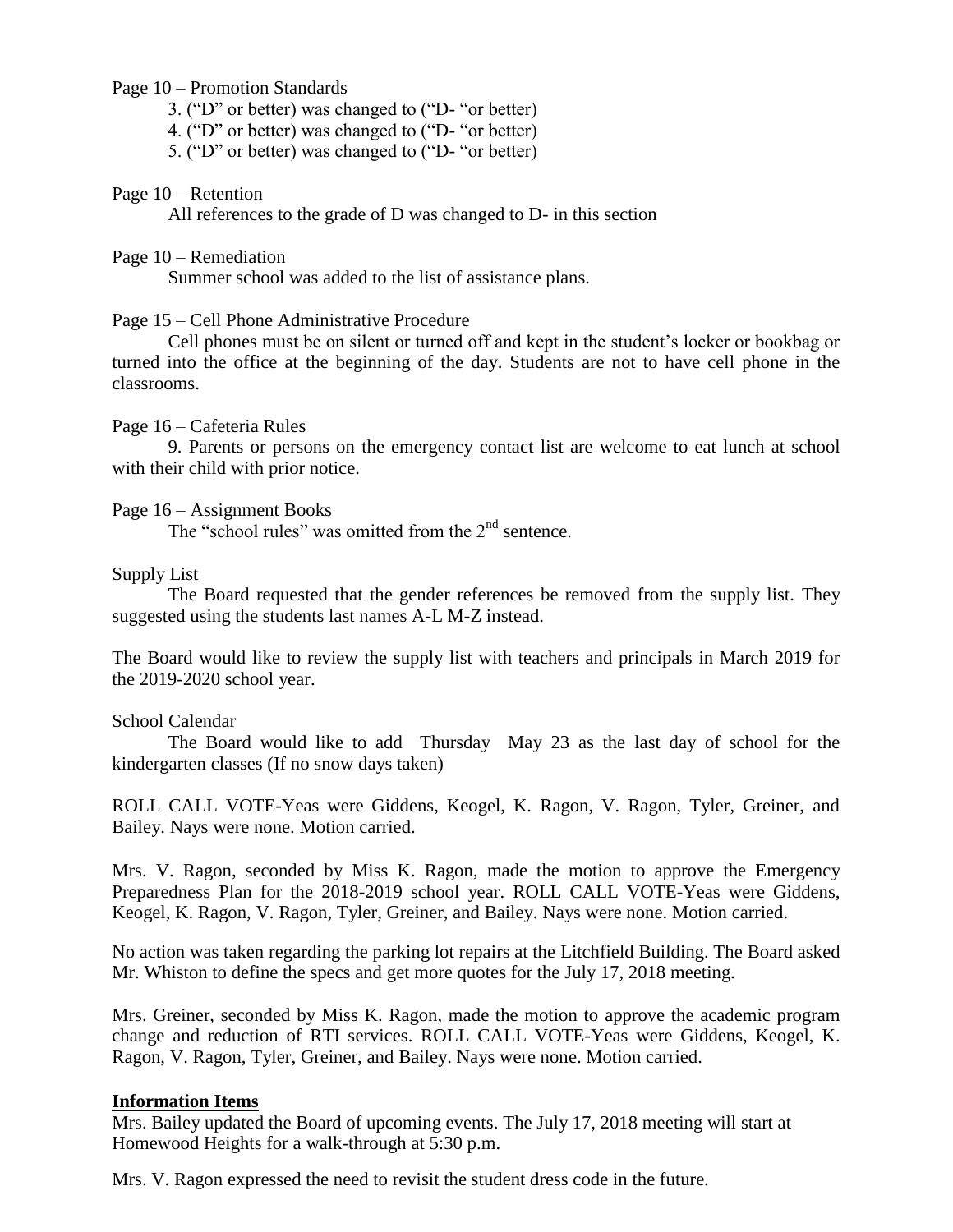Mr. McCormick updated the Board regarding summer cleaning, summer school, and retentions at Lasalle. He asked the Board to consider purchasing a large fan for LaSalle School. The cost is approximately \$10,000. Mrs. Tyler asked about the broken slide on the playground and it was decided to purchase a chain and padlock to secure a "keep off" sign until it can be removed or replaced.

Mr. Johnson updated the Board regarding summer cleaning, summer school, the lighting project and the water tower at Parkview. He also advised the Board that volunteer from Caterpillar would be in the district on Friday, July 20. Arrangements have been made with the Hult Center to provide sessions with students, staff, and parents regarding depressions and suicide. The Center for the Prevention of Abuse will also be bringing sexual abuse prevention, bullying prevention, teen dating, and violence prevention again next year.

Mrs. Bailey asked about the window blinds that were approved last year. Mr. Johnson asked if the Board still wanted to install the blinds at the cost of \$6240.06 for 7 rooms to finish the playground side of the building. The Board was in consensus to continue with the project.

Mrs. Bailey asked the Board to consider hiring an additional full-time substitute teacher for the district. The Board was in consensus to post for another full-time substitute. Mrs. Bailey told the administrators and Board about a C.O.P.S. grant that we might be eligible for.

## **Closed Session**

Mrs. V. Ragon, seconded by Mrs. Keogel, made the motion to enter into executive session for Appointment, Employment, Compensation, Discipline, Performance, or Dismissal of Specific Employee(s) of the Public Body, Student Matters, Collective Bargaining Matters between the Public Body and the Exclusive Representatives of its Employees and Review of Executive Session Minutes from the regular meeting held June 12, 2018 at 9:03 p.m. ROLL CALL VOTE-Yeas were Giddens, Keogel, K. Ragon, V. Ragon, Tyler, Greiner, and Bailey. Nays were none. Motion carried.

(WHEREUPON THE BOARD ENTERED INTO EXECUTIVE SESSION AT 9:03 P.M.)

Mrs. Tyler left the meeting at 10:05 p.m.

## **Resume Regular Session**

Mrs. V. Ragon, seconded by Miss K. Ragon, made the motion to resume regular session at 11:00 p.m. ROLL CALL VOTE-Yeas were Giddens, Keogel, K. Ragon, V. Ragon, Greiner, and Bailey. Nays were none. Motion carried.

Mrs. Bailey, seconded by Mrs. V. Ragon, made the motion to increase the salaries of the Maintenance position by \$.25 per hour, Attendance Clerk by 3%, LaSalle Secretary by 3%, Special Ed/Tech Secretary 3%, Food Service Director 2%, LaSalle Principal 2%, Parkview Principal 3%, Bookkeeper 2%, and District Secretary 2%. ROLL CALL VOTE-Yeas were Giddens, Keogel, K. Ragon, V. Ragon, Greiner, and Bailey. Nays were none. Motion carried.

Mrs. V. Ragon, seconded by Miss K Ragon, made the motion to accept the verbal resignation from Kathy Behm with regrets. ROLL CALL VOTE-Yeas were Giddens, Keogel, K. Ragon, V. Ragon, Greiner, and Bailey. Nays were none. Motion carried.

Mrs. Greiner, seconded by Miss K Ragon, made the motion to accept the resignation from Rachel Morgan with regrets. ROLL CALL VOTE-Yeas were Giddens, Keogel, K. Ragon, V. Ragon, Greiner, and Bailey. Nays were none. Motion carried.